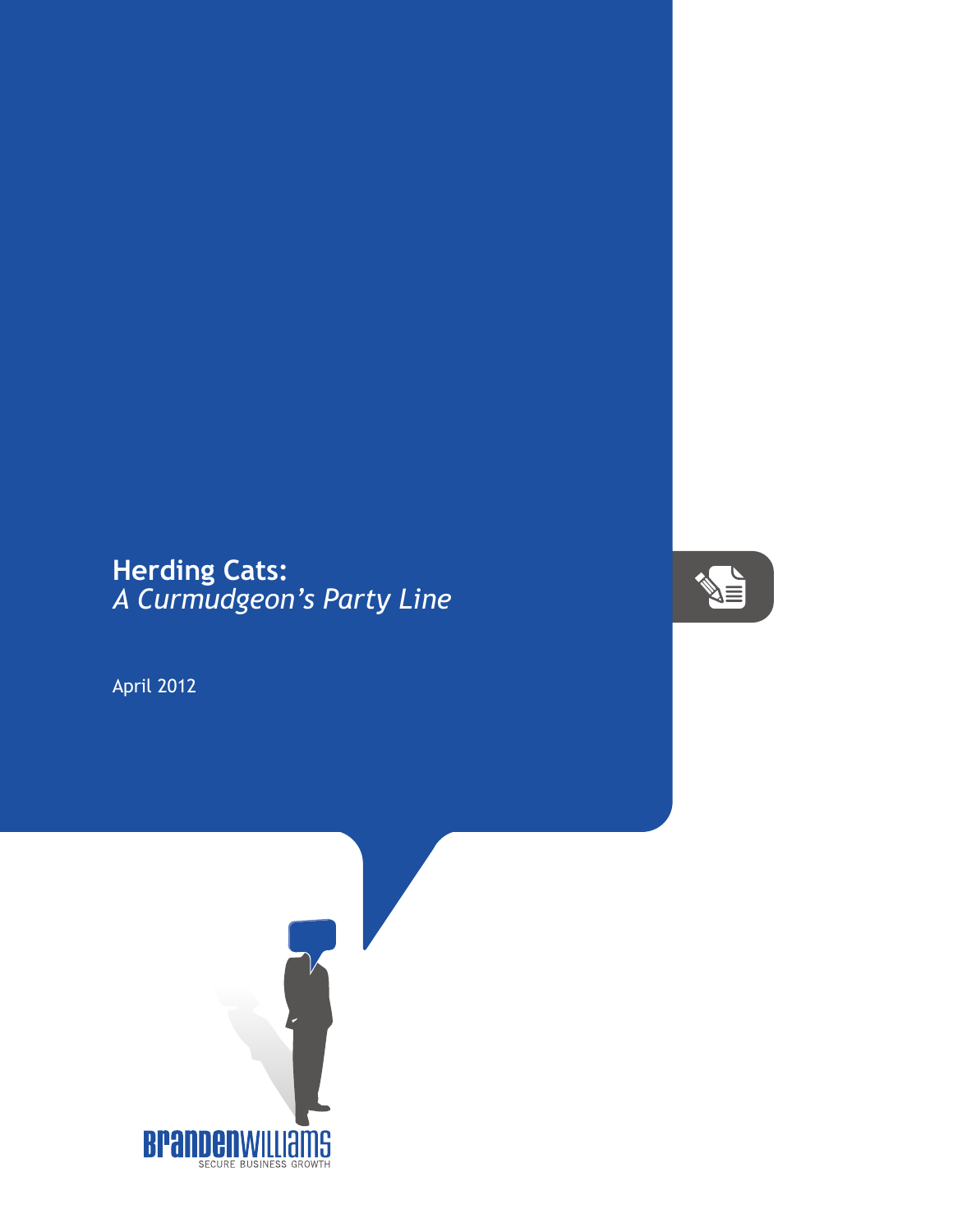Sometimes it baffles me that the systems that control our most critical infrastructure lag far behind the rest of the information security world. It's easy to understand WHY it happened, but that doesn't make it any easier for a guy like me to be at peace with the situation. Even when ignoring the patch problem, there are many, many other issues with control systems that our industry must solve over the next several years.

How did we get here? Large industrial systems are built to have long lifespans—as in thirty to fifty years. Compare that with your mobile phone, tablet, server, or laptop which barely lasts more than three and you can start to see where the issue is. By themselves, each sector of device's respective useful lifespan is just fine in its own right. The economic models for computer or industrial systems are built around these periods and we plan our investments accordingly. But what happens when you want to control these big industrial systems remotely by giving them an IP address and allowing them to participate in an IPv4 or IPv6 network? Instead of an operator physically "Pushing the green button," it's just a few clicks of the keyboard to get things rolling.

Once this happens, we have two different systems with different expected lifespans and payback periods working together to do something. That "something" could be building cardboard boxes, milling grain, brewing beer, or controlling power generation. There are huge engineering and automation advantages to marrying these two paradigms, but security is not really thought through.

If you have been around infosec for a while, you may have heard the term Supervisory Control And Data Acquisition (SCADA) or a Programmable Logic Controller (PLC) in reference to serious security vulnerabilities that could threaten to take down factories or even stop the supply of clean water to large municipal areas. Some of these are simply fear mongers spreading FUD throughout the land, but others are critical vulnerabilities that need to be addressed.

Typically the first solution is to "air-gap" the SCADA or industrial networks from our normal PCs. That is not a total solution as Stuxnet showed us how malware can jump airgapped networks by spreading through USB devices. All of these control systems should be air-gapped, but operators cannot ignore the rest of the issues in these systems. Could you pour epoxy into all of the USB ports on these devices? Probably, but what about upgrades and maintenance? We are better served by tackling these vulnerabilities head-on and applying agile software techniques to the parts of the system that are only designed to last a few years instead of fifty.

Smart grid can be another nightmare entirely as these systems may take on various wireless communication techniques such as IEEE 802.14.5 (a common implementation is called ZigBee) or other common wireless data interchange techniques. How are these devices protected? How will utility companies change their business to detect and respond to the new kind of fraud they will see? What if you could alter your meter to save money? Maybe you mess with your neighbor's meter as an act of revenge for leaving his barking dog outside all day or because he lacks basic residential horticulture skills. In the "old days," you needed physical access to the meters and quite a bit of knowledge of the inner hardware workings. Today you just need a laptop and some cheap hardware to start having fun.

Control systems married with IP and smart grid bring some really cool ideas and concepts to the table. We need this technology to continue to improve and new applications to surface such that we can scale our resources as a society to keep up with demand. Imagine



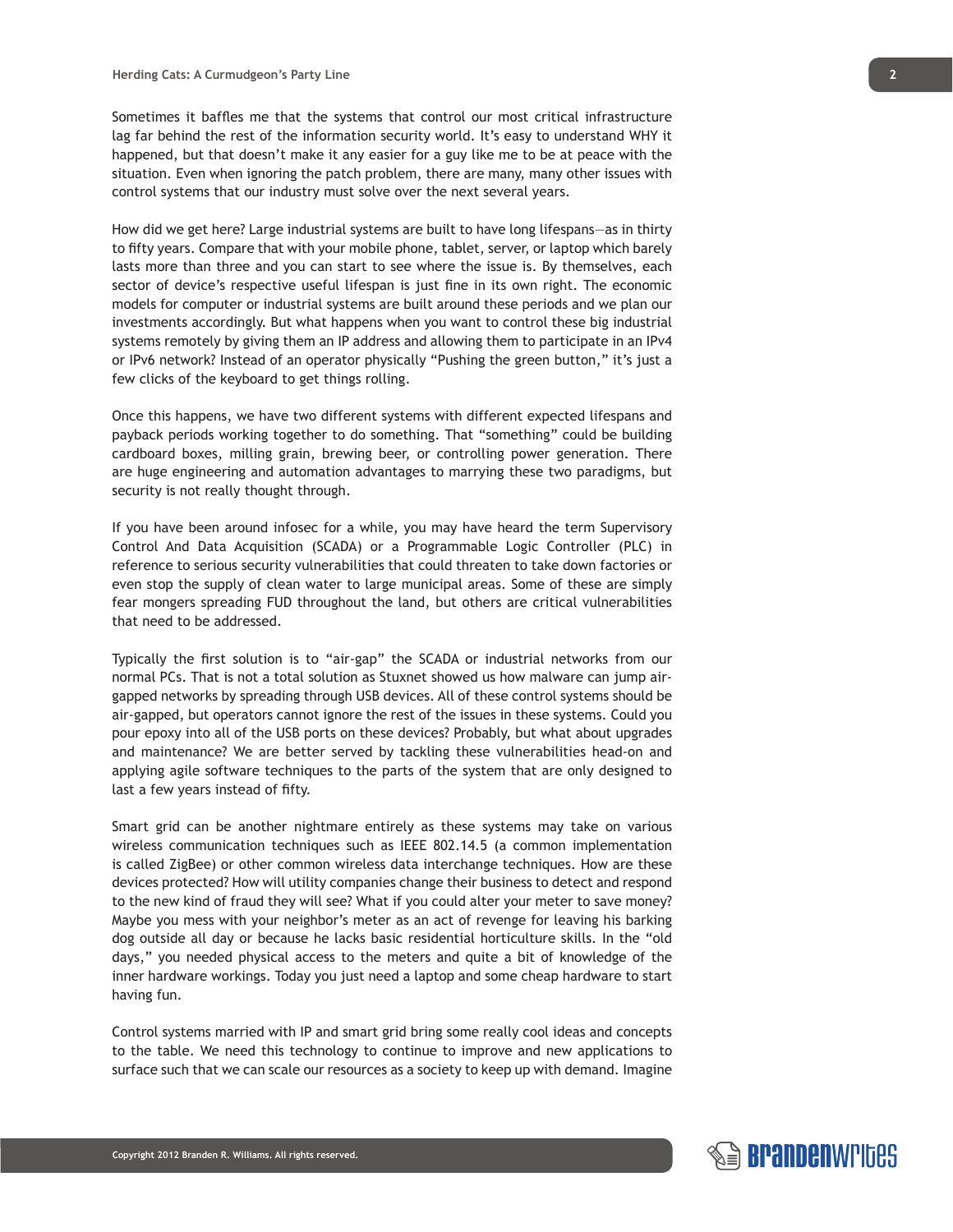how these technologies can help improve the standard of living around the globe! Don't take this column as an anti-technology rant from an old curmudgeon wishing for the days of a party line and computer-free cars. Instead, take this as a challenge to learn more about these systems and engage the right engineers such that the products that end up in production are reliable and safer to use.